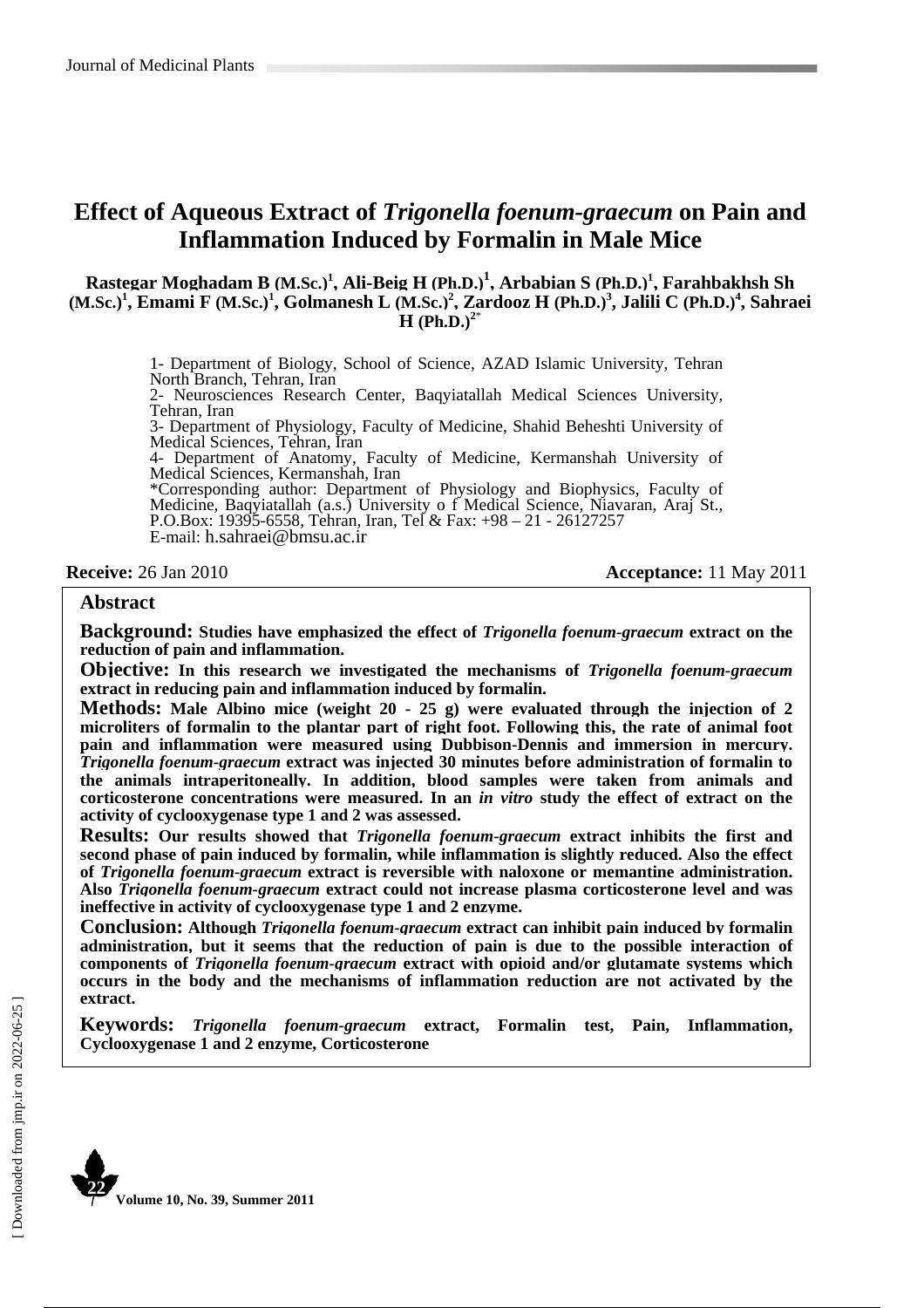### **Introduction**

Pain is an unpleasant feeling and a defense mechanism for the body that can serve as a sign of tissue damage [1, 2]. Pain is created by various types of stimuli that have nothing in common, such as tissue mechanical twist, high temperature, low pH, chemicals (such as neural activator materials, which are released during injury) and solutions hyper osmotic [1]. Pain is a warning factor that in case of probability or existence of risk shows itself as acute or chronic and is the most common problems that people face and always seek for a way to achieve the cause and the methods for overcoming [3]. Chronic pain is usually associated with tissue destruction. Such pain can lead to unbearable and long suffering. This pain can almost occur in any visceral, deep or surface tissues [3]. At present opioid drugs [4] and no steroidal anti-inflammatory drugs (NSAIDs) are mainly used to relieve pain [5]. Mechanisms of NSAIDs are inhibition of cyclooxygenase enzyme activity and then stop prostaglandins to be produced [6, 7, 8]. Cyclooxygenase type 2 mediates inflammatory response and is largely released with delay [9]. Many compounds of conventional NSAID inhibit both cyclooxygenase 1 and 2 enzymes [10]. But these drugs may not be useful in all cases because of side effects and other problems [5].

Medicinal plants have been among the first facilities which have been used in treatment at first, and based on the experience, those plants that have treated various diseases effectively, have been identified as healing herbs or medicinal plants.

Herbal medicine which are usually essential oils or plant extract existing in nature, are usually among the drugs that do not cause severe side effects while using, for this reason investigating these drugs has spread [11].

*Trigonella foenum-graecum* is a plant that has different alkaloids, glycosides, sapogenin, minerals, flavonoids, nicotinic acid and tannin [11, 12]. The extract of this plant contains proteins rich in Lysine, Tryptophan, Trigoniline, Trigonilic acid and Trigomarine [12].

Many therapeutic effects of this extract have been reported in traditional medicine. Plant's seed reduces fever [13], increases milk secretion [14], stimulates uterine contractions and facilitates delivery [12], shortens recovery period [12], improves breathing disorders [12], digestion [12] and is also used as laxative and diuretic [12], sputum production and antiparasitic [12] and anti-tumor [15]. In Chinese traditional medicine this plant has been used for abdominal pain and improving dysfunction related to renal weakness [12] as well as vaginal suppositories of the plant for the treatment of uterus cancer [15]. Using seeds of this plant has had good results in patients with tuberculosis and osteomyelitis [12] and plant tea can be used as gargle in tonsillitis and sore throat, as enema in gastrointestinal inflammation and swelling, simple diarrhea, hemorrhoids, rectal prolapsed and as lotion in aphthous and as hot compress in lip fissure [12]. Seed and its extract decrease blood sugar and cholesterol [16, 17]. The extract along with Vitamin B6 has been used in the preparation of a kind of formulations as a stimulator of hair growth. Trigoniline or Trigonilic acid increase length, thickness and pigmentation of the hair shaft through blood vessels dilation and increasing feeding hair follicles [12].

Plant's seed and leaf is useful for analgesia [18], and anti-inflammatory [19].

The present study has evaluated the effect of aqueous extract of *Trigonella foenumgraecum* on reducing pain and inflammation through formalin test in male mice.

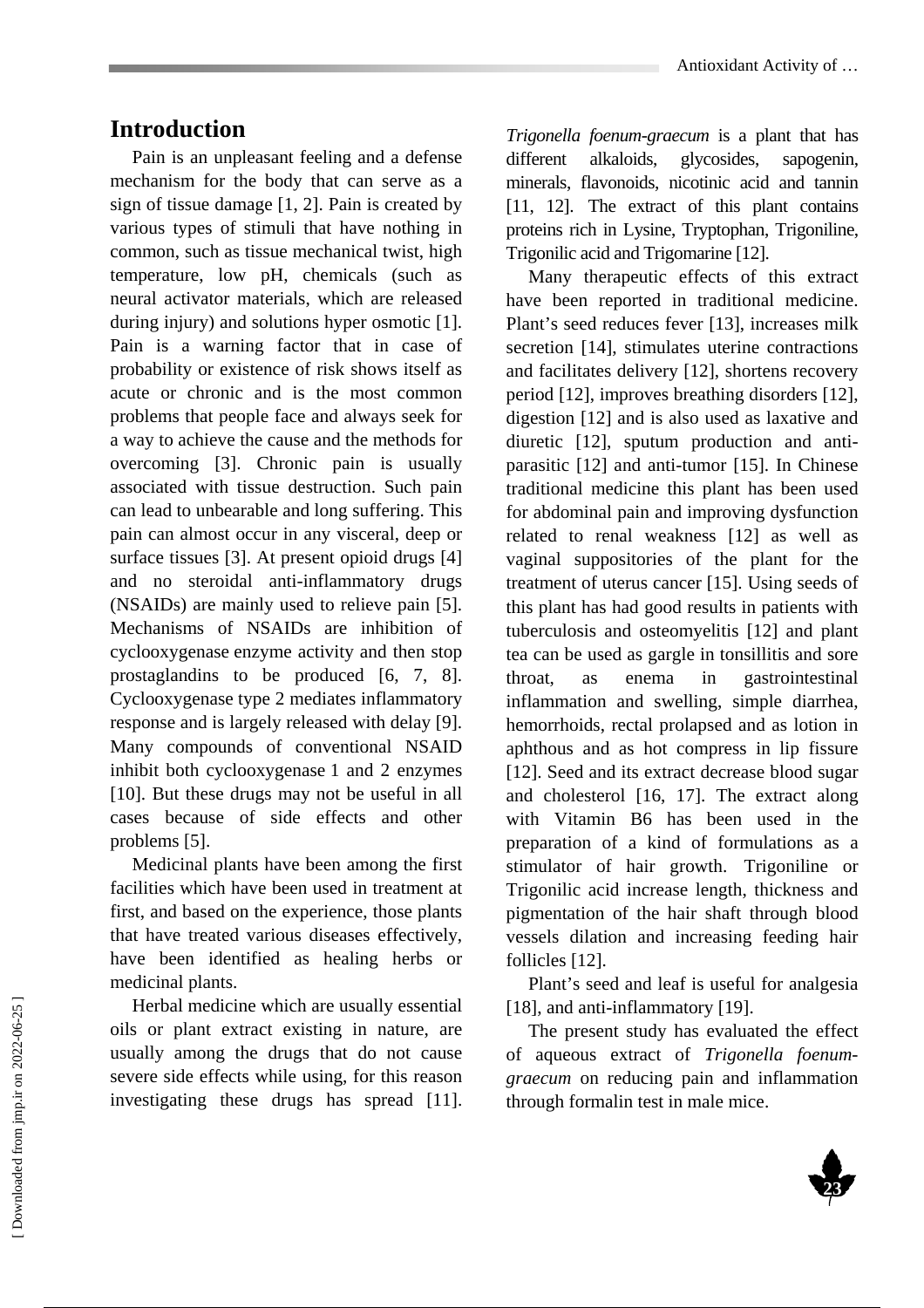### **Materials and Methods Animals**

Male Swiss Webster strain of laboratory rat with mean weight of  $25 \pm 2$  g was purchased from Pasteur Institute (Tehran, Iran). The animals were exposed to 12 hours of daylight and fed with standard rat food and tap water (environment temperature,  $23 \pm 2^{\circ}$  C). In each group of animal experiments, 6 mice were studied. This study was conducted in accordance with standard ethical guidelines and approved by the local ethical committee (The Baqiyatallah (a.s.) University of Medical Committee on the Use and Care of Animals, 87/381, July 25, 2009).

### **Preparation of extract**

100 g of dry powder of *Trigonella foenumgraecum* leaves was soaked in 1000<sup>CC</sup> distilled water for 24 hours at 30°C and then the supernatant liquid was placed at 35°C to be evaporated in order to obtain the dry extract. Through 23.5 g dry extract was obtained from every 100 g of powder. This extract was dissolving in 10 ml saline and injected intrapretonealy to the animals.

### **Drugs**

Morphine sulfate (Temad - Iran), dexamethasone, indomethacin, naloxone hydrochloride (Sigma-USA) and memantine bromide (TOCRIS-UK) were used in this work. Drugs were dissolved in saline and injected intrapretoneally to the animals in volumes of 10 ml/kg except for morphine which was given subcutaneously.

### **Experimental Procedure**

Deniss Dubisson (1977) method was used for formalin test with modifications [20]. Briefly, each animal was placed inside a Plexiglas box with the dimensions of  $30 \times 30 \times 30$  cm (length



**Journal of Medicinal Plants, Volume 10, No. 39, Summer 2011**

 $\times$  width  $\times$  height) after injection of formalin in plantar part of right foot. Foot position and how animals respond to formalin injection were evaluated by observer as 0 to 3 score depending on the animal's foot condition. Score zero means no pain, score 1 was determined by not putting body weight on the injected foot (claudicating), score 2 was avoidance of animals from contacting injected foot with the bottom of box, Score 3 was documented when animal bit or lick the injected foot. Extract of the *Trigonella foenum-graecum*, morphine, dexamethasone and indomethacin were injected to the animals 30 min before formalin. Naloxone and memantine were injected 30 minutes before the extract injection.

#### **Determining the of inflammation**

Fereidoni et al., method was used [21] for inflammation study. In this method the animal's left foot was considered as the control foot, in which saline was injection. Animal's left foot was placed in a container that contained mercury whose exact weight was determined and the mercury weight change was calculated. By calculating the weight change of mercury due to inhalant of left foot (control) and right foot (test), foot weight changes were determined after formalin injection and this weight change shifts to the volume change by dividing in to 13.6 (density of mercury).

### **Determination of plasma corticosterone concentration**

30 minutes after injection of extract to the animals' eye 0.3 CC blood was taken from the retro-orbital sinus and was added to 1 cc Ependorf pipes containing 0.7 CC sodium citrate solution %2.0. The samples were centrifuged at 3000 rpm at 4°C and the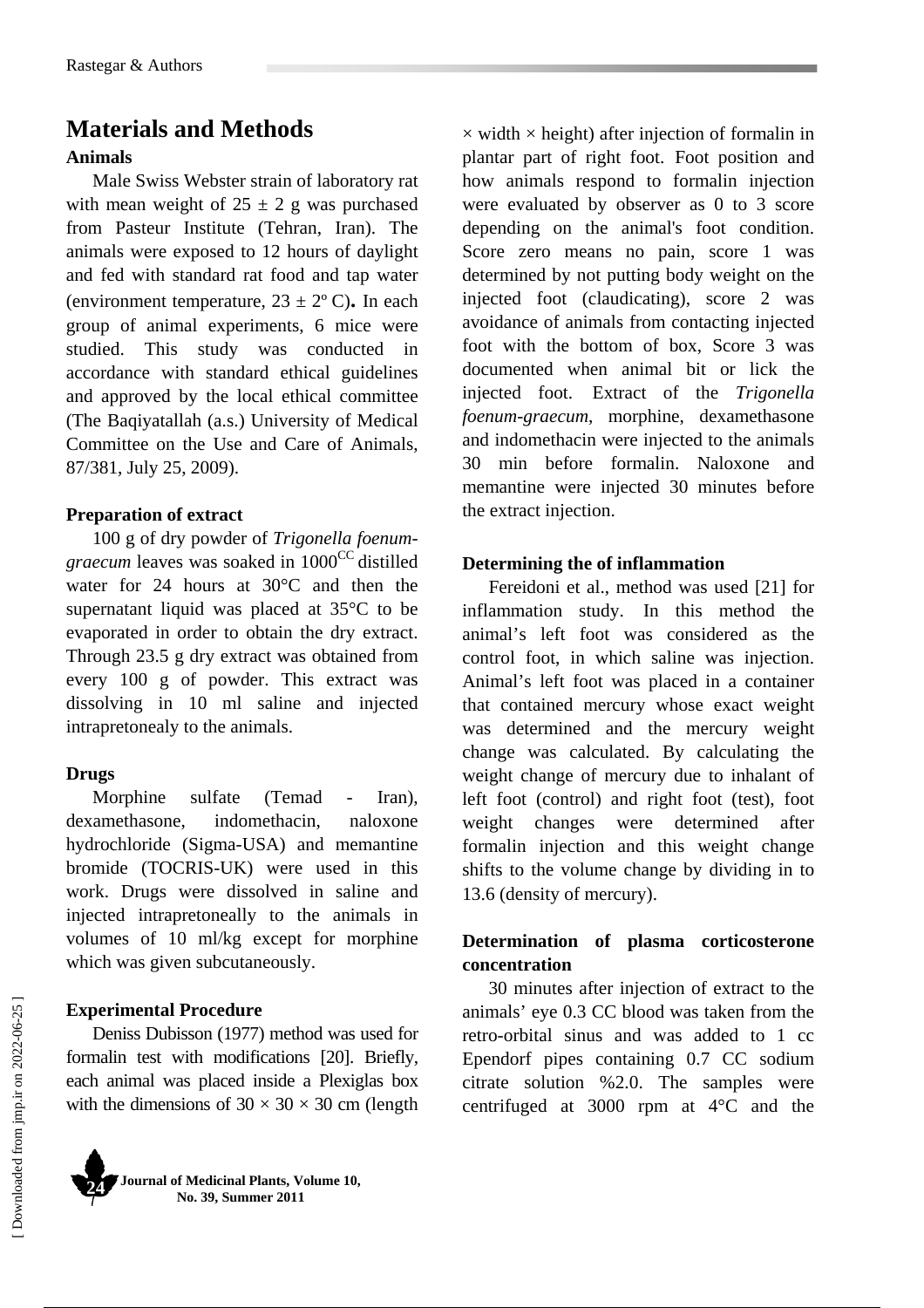supernatants were used for determination of plasma concentration of corticosterone. Plasma corticosterone concentration was determined by ELISA kit (Rat Corticosterone ELISA kit; EIA-4164; DRG Instruments GmbH, Germany) in 450 nm wave lengths.

### **Determining activity of the enzymes cyclooxygenase type 1 and 2 (Cox 1, 2)**

The ELISA kit was used for activity of cyclooxygenase type 1 and 2 enzymes. Each extract was poured in three well and one of two kits related to cyclooxygenase type 1 and 2 enzymes was added to the environment and in vitro enzyme activity was measured by ELISA method.

#### **Statistical Analysis**

Data expressed as Mean  $\pm$  S.E.M of pain score or hind paw volume. One-way ANOVA followed by Tukey post hoc test was used for statistical analysis. P<0.05 was considered significant.

### **Results**

### **Effects of different doses of** *Trigonella foenum-graecum* **extract on formalininduced pain**

Different doses of *Trigonella foenumgraecum* extract (10, 20, 30, 40 and 50 mg/kg; i.p.) were injected to the animals 30 min before formalin. Animals' responses were evaluated 30 min later. Data indicated that the extract suppress the acute phase of formalininduced pain [F  $(8, 49) = 6.21, p<0.001$ ] (Fig. 1A). More over, comparing to morphine, dexamethasone and indomethacin, *Trigonella foenum-graecum* extract demonstrated a comparable effect on suppressing pain in phase 2 in formal in test  $[F (8, 49) = 12.45]$ , p<0.0001] (Fig. 1B).

### **Effects of** *Trigonella foenum-graecum* **extract on formalin-induced inflammation**

The results showed that *Trigonella foenum - graecum* extract (10, 20, 30, 40 and 50 mg/kg, i.p.) can not suppress the inflammation induced by formalin in animals  $[F (8, 49) = 0.098, p > 0.05]$  (Fig. 2).

### **Effects of opioid and glutamate receptor inhibition on** *Trigonella foenum-graecum* **extract-induced analgesia**

The effect of naloxone and memantine on *Trigonella foenum-graecum* extract induced analgesia in phases 1 and 2 of formalin test is shown in figure 3A and B respictively. Pretreatment of the animals with naloxone and memantine inhibit the extract effects on phase one and two of the formal in test  $[F (8, 49) =$ 11.23, p<0.001] (Fig. 3A) and [F  $(8, 49)$  = 9.36, p<0.001] (Fig. 3B).

### **Effects of** *Trigonella foenum-graecum* **extract on suppressing cyclooxygenase enzyme type 1 and 2**

The obtained results from *invitro* study showed that, *Trigonella foenum-graecum* extract is not able to suppress cyclooxygenase enzymes type 1 [F  $(6, 49) = 1.02$ , p $>0.05$ ] (Fig. 4A) and type 2 [F  $(6, 49) = 0.83$ , p $>0.05$ ] (Fig. 4B).

### **Effects of intraperitoneal administration of**  *Trigonella foenum - graecum* **extract on the plasma corticosterone level**

The effect of *Trigonella foenum-graecum* extract on plasma corticosterone concentration is shown in Fig. 5. The extract did not increase plasma corticosterone level in the experimental groups  $[F (5, 43) = 0.563]$ p>0.05] (Fig. 5).

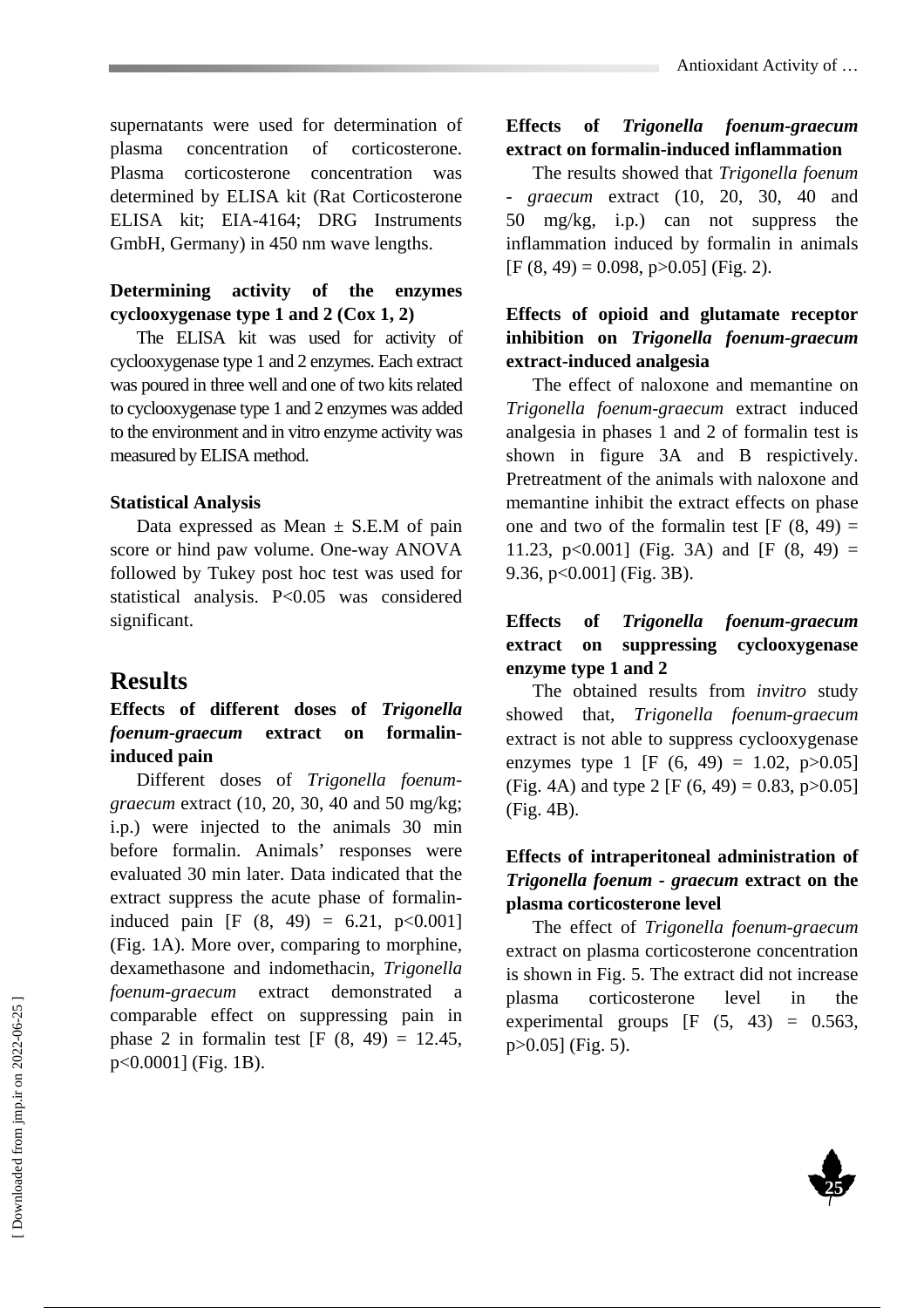

**Fig. 1A and B - Effects of** *Trigonella foenum-graecum* **extract on phase 1 (A) and 2 (B) of formalin test in mice. The extract inhibit both phase 1 and 2 of the formalin test. Data showed as mean ± SEM, for 6 mice, \*\*p<0.01 different from saline control group.** 

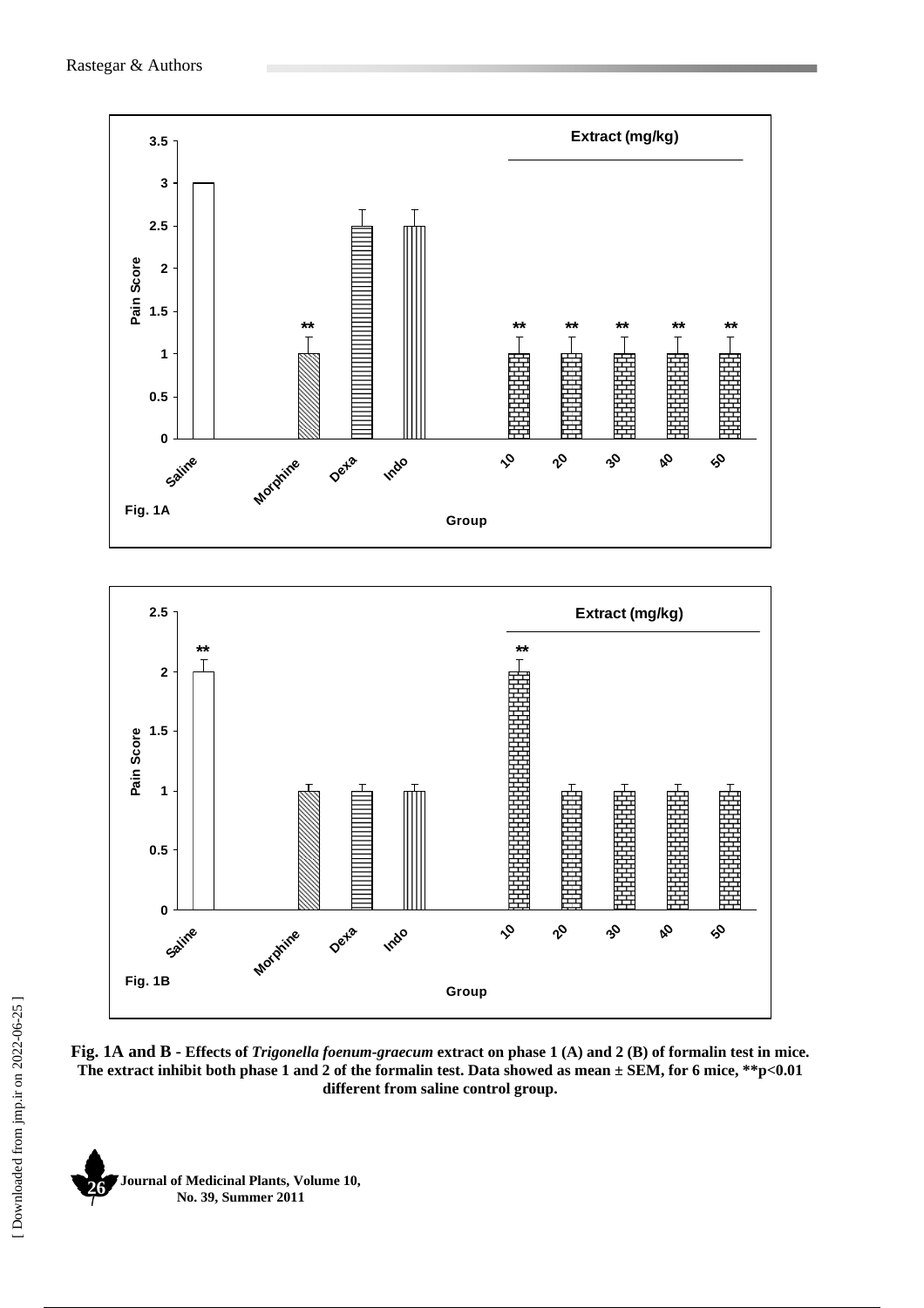**27** 



**Fig. 2- Effect of** *Trigonella foenum-graecum* **extract on inflammation induced by formalin in mice. The inflammation did not reduced by the extract and morphine but it was reduced by dexamethasone and indomethacin. Data showed as mean ± SEM, for 6 mice, \*\*p<0.01 different from Saline group** 

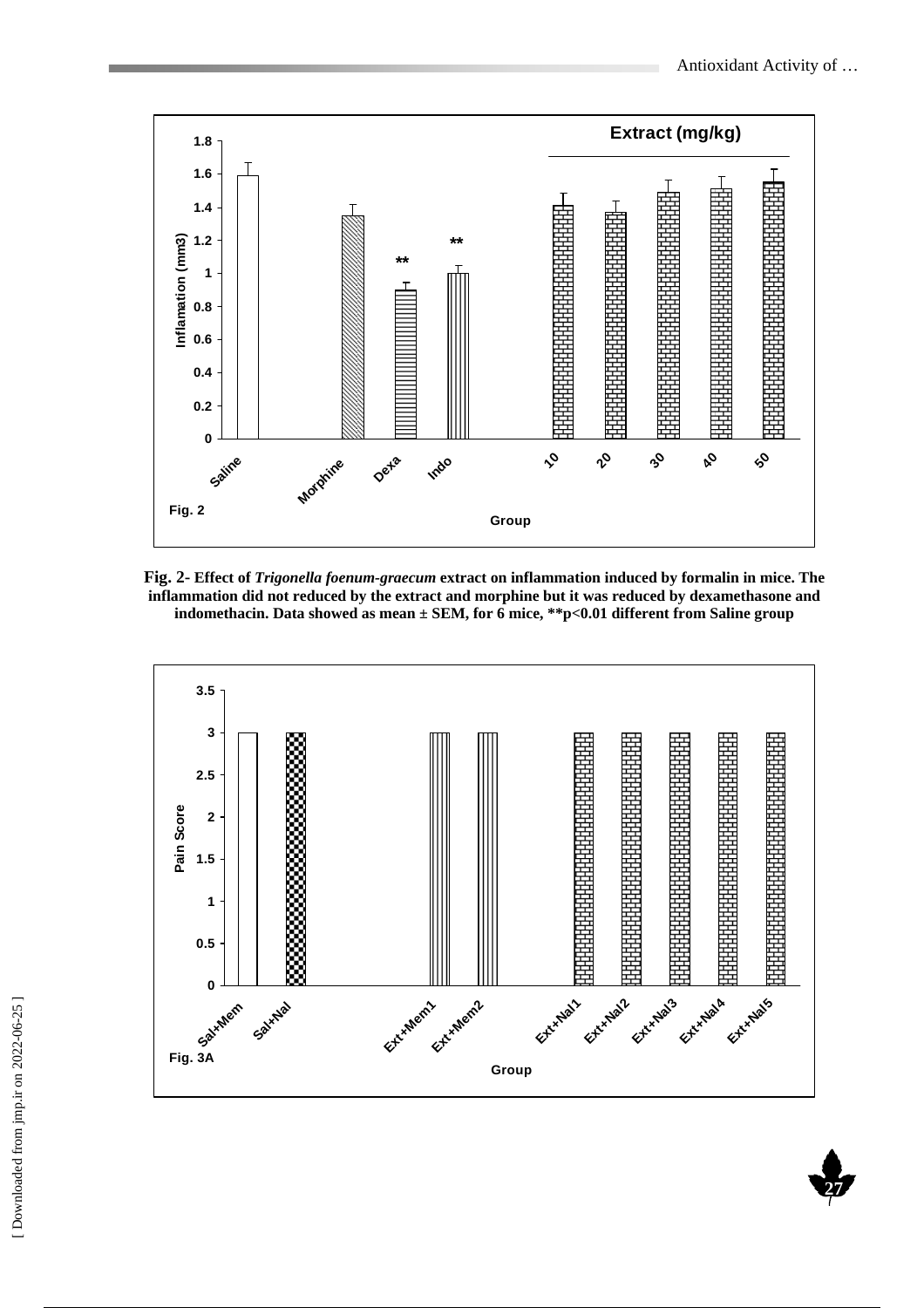

**Fig. 3A and B - Effect of opioid and NMDA receptor inhibition on** *Trigonella foenum-graecum* **extract pain reduction in mice treated by formalin. As it is clear, both drugs can abolish the extract effects on phase 1 (A) and 2 (B) of the formalin test. Data showed as mean ± SEM, for 6 mice** 



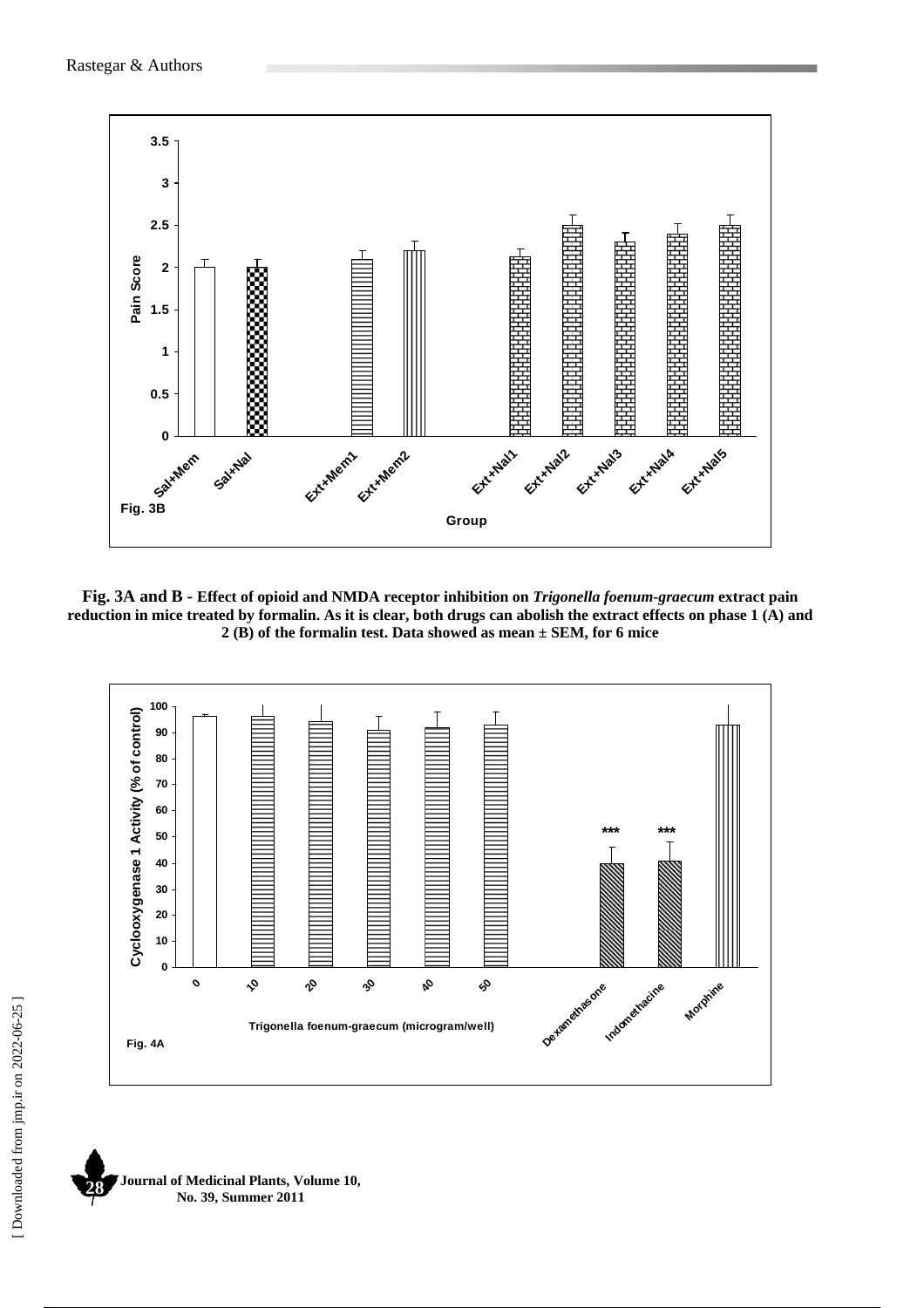

**Fig. 4A and B - Inhibition of the enzyme cyclooxygenase type 1 (A) and 2 (B) (Cox 1 and Cox 2) by the extract of** *Trigonella foenum-graecum in vitro***. Data showed as mean ± SEM, for 3×3 well, \*\*\*p<0.001 different from control group** 



**Fig. 5 - Effects of** *Trigonella foenum-graecum* **extract on corticosterone plasma level in mice. As showed in the figure, the extract can not induce corticosterone level increment in the mice. Data showed as mean ± SEM, for 6 mice** 

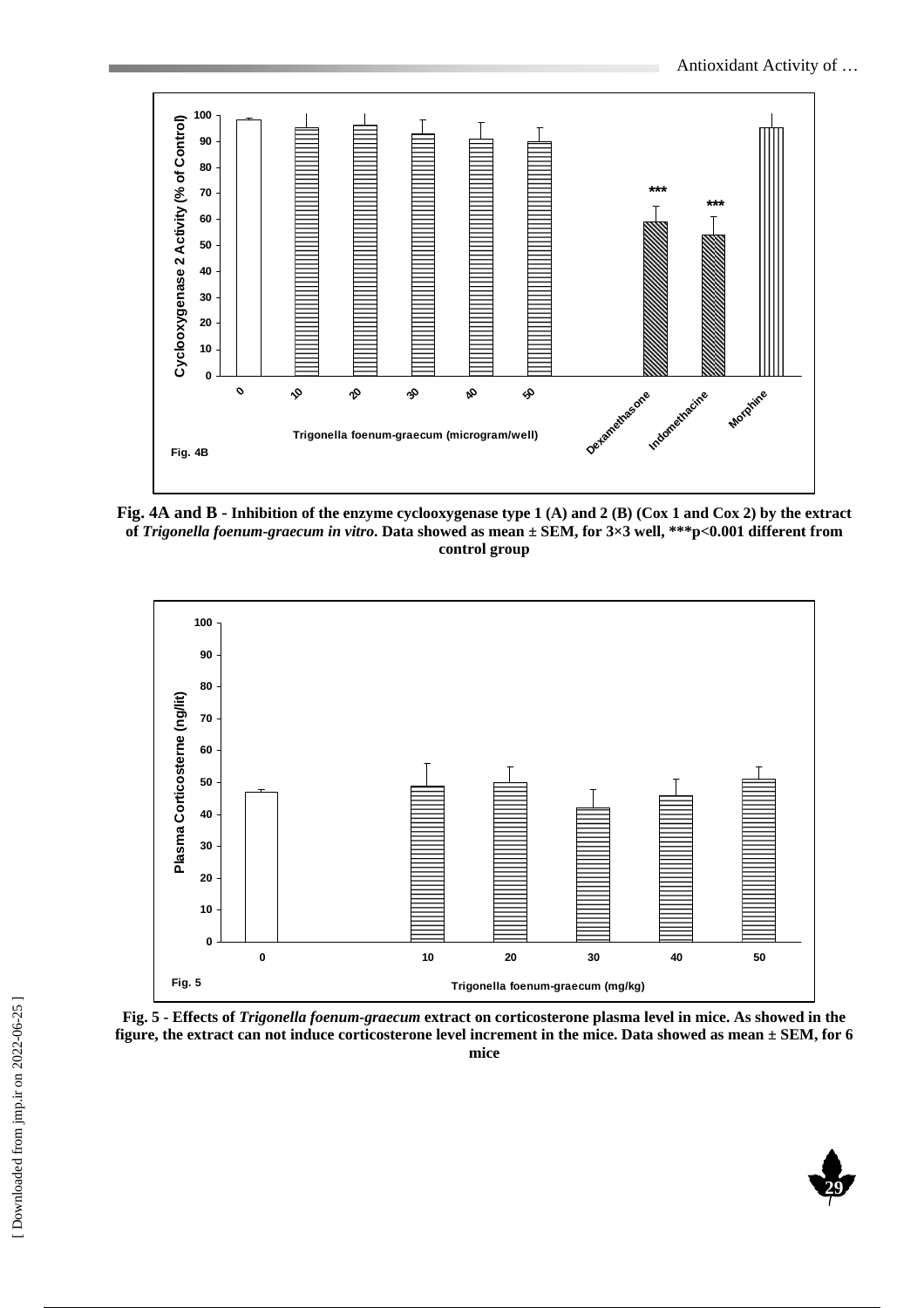### **Discussion**

Pain has been known as an unpleasant and very disgusting phenomenon that can quite affect individual's function in the society [1]. This phenomenon has been in the focal point of researchers, especially neurology and psychology researchers in recent years and so far the definitive solution is not found for the treatment and relief [1]. Previous studies have shown that pain transmission pathways can be blocked using narcotic analgesic drugs such as morphine [22] and no steroidal antiinflammatory drugs like aspirin can inhibit producing inflammation and pain mediators such as prostaglandins [5]. But these issues are faced with other risks. For example, administration of opioids can lead to dependence and tolerance [23], as well as high consumption of no steroidal anti-inflammatory drugs causes problems such as gastrointestinal bleeding [5]. For this reason, research on drugs with the ability to inhibit pain transmission pathways or mediators of inflammation is continuing. Our research showed that administration of *Trigonella foenum-graecum* extract can inhibit formalininduced pain in the first and second phase. While this was inhibited together with administration of naloxone (opioid receptor antagonist) [24] and memantine (NMDA receptor antagonist) [25]. In previous investigations that have been conducted on *Trigonella foenum-graecum* extract, the results showed that inhibition of serotonin and opioid receptors inhibit performance of *Trigonella foenum-graecum* extract in rat [18, 19]. Our research shows that inhibition of opioid receptor in mice is done through a similar results and the function of *Trigonella foenumgraecum* extract is inhibited. On the other hand, our study showed that administration of NMDA receptor antagonist is effective to

inhibit the function of the *Trigonella foenumgraecum* extract and considering the previous results it can be stated that *Trigonella foenumgraecum* extract inhibit formalin-induced pain through opioid, serotonin and glutamate NMDA mechanisms. On the other hand administration of the extract had no effect on the inhibition of inflammation induced by formalin and the inflammation continued after the injection of the extract. This experiment shows that probably *Trigonella foenumgraecum* extract is not effective in inhibiting stimulation of inflammatory pathways (stimulating release of corticosteroid hormones from adrenal glands) and also production of inflammation mediators such as prostaglandin (by inhibiting cyclooxygenase enzyme). In order to test this part of the theories we investigated the changes in concentrations of corticosterone hormone in the blood of laboratory rats after administration of different doses of extract.

### **Conclusion**

Our research showed that the extract does not have the ability to stimulate Corticosterone hormone release and concentration of hormone in mice blood does not increase after administration of extract. In this study the in vitro effect of extract on changes of cyclooxygenase type 1 and 2 enzyme was investigated. Our research showed that the activity of this enzyme does not change in the presence of different concentrations of the extract. For this reason, we can conclude that *Trigonella foenum-graecum* extract could inhibit pain induced by formalin in phase 1 and 2 with opioid and glutamate-dependent mechanisms and does not activate none of the control mechanisms of inflammation.



**Journal of Medicinal Plants, Volume 10, No. 39, Summer 2011 30**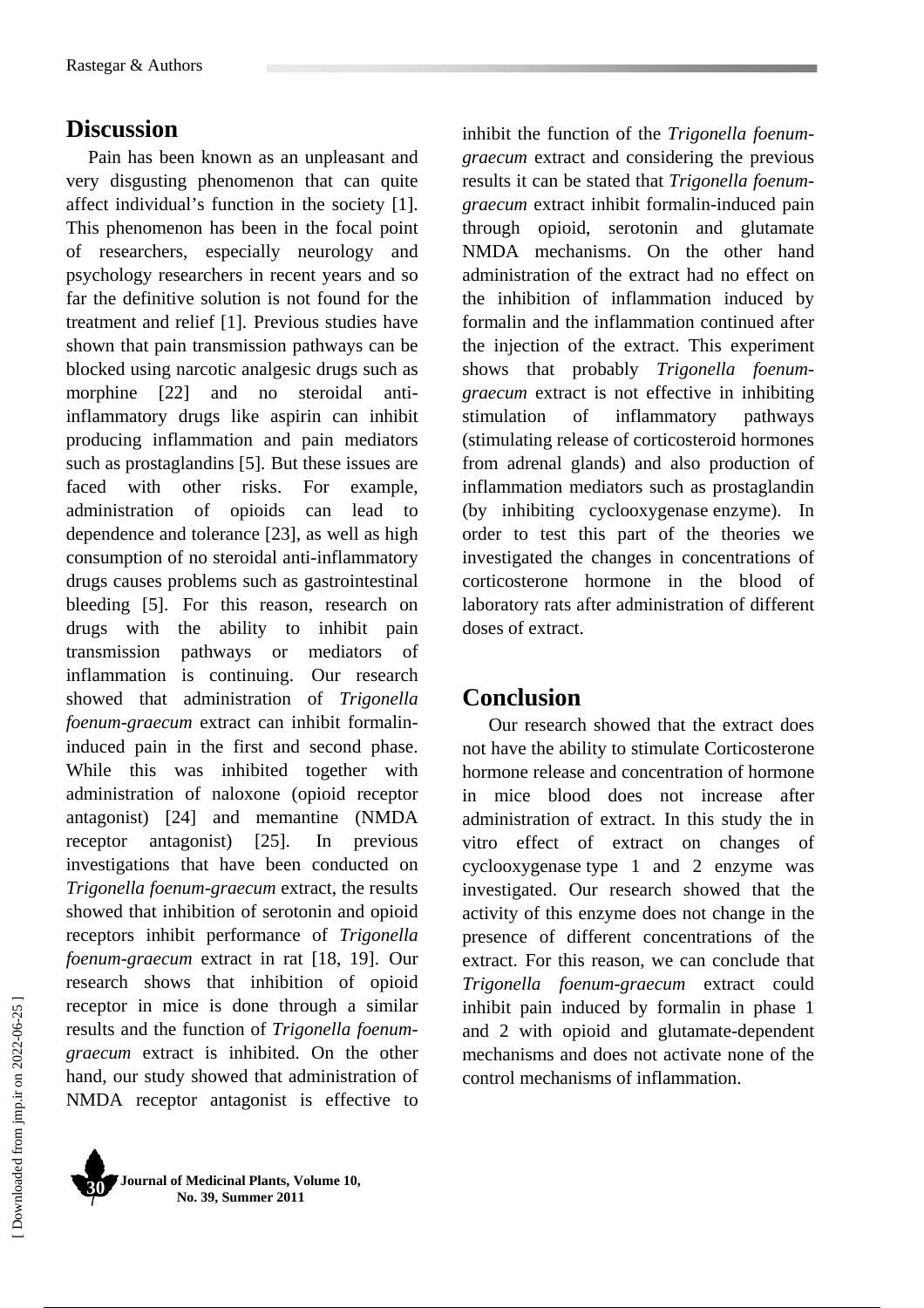## **Acknowledgment**

This work was supported by a grant from the Neuroscience Research Center,

# **References**

**1.** Millan MJ. The induction of pain: an integrative review. *Prog. Neurobiol.* 1999; 57: 1 - 164.

**2.** Millan MJ. Descending control of pain. *Prog. Neurobiol.* 2002; 66: 355 - 474.

**3.** Coutaux A, Adam F, Willer JC, Le Bars D. Hyperalgesia and allodynia: peripheral mechanisms. *Joint Bone Spine* 2005; 72: 359 - 71.

**4.** Abbott FV, Melzack R, Leber BF. Morphine analgesia and tolerance in the tailflick and formalin tests: dose-response relationships. *Pharmacol. Biochem. Behav.* 1982; 17: 1213 - 9.

**5.** Simmons DL, Wagner D, Westover K. Nonsteroidal anti-inflammatory drugs, acetaminophen, cyclooxygenase 2, and fever. *Clin. Infect. Dis.* 2000; 31 Suppl 5: S211 - 8.

**6.** Ferreira SH, Lorenzetti BB. Prostaglandin hyperalgesia, IV: a metabolic process. *Prostaglandins* 1981; 21: 789 - 92.

**7.** Ferreira SH, Nakamura M. I - Prostaglandin hyperalgesia, a cAMP/Ca2+ dependent process. *Prostaglandins* 1979; 18: 179 - 90.

**8.** Ferreira SH, Nakamura M, De Abreu Castro MS. The hyperalgesic effects of prostacyclin and prostaglandin E2. *Prostaglandins* 1978; 16: 31 - 7.

**9.** Rajakariar R, Yaqoob MM, Gilroy DW. COX-2 in inflammation and resolution. *Mol. Interv.* 2006; 6: 199 - 207.

Baqyiatallah (a.s.) University of Medical Sciences.

**10.** Simmons DL, Botting RM, Hla T. Cyclooxygenase isozymes: the biology of prostaglandin synthesis and inhibition. *Pharmacol. Rev.* 2004; 56: 387 - 437.

**11.** Zargari A. Medicinal Plants, Tehran University Press, Iran, 1990, Vol 1, pp: 637 - 8.

**12.** Hassanzadeh E, Rezazadeh SH, Shamsa SF, Dolatabadi R, Zaringhalam J. Review on phytochemistry and therapeutic properties of fenugreek (*Trigonella foenum-graecum*). *J. Med. Plants* 2010; 9: 1 - 18.

**13.** Vyas S, Agrawal RP, Solanki P, Trivedi P. Analgesic and anti-inflammatory activities of *Trigonella foenum-graecum* (seed) extract. *Acta Pol. Pharm.* 2008; 65: 473 - 6.

**14.** Shim SH, Lee EJ, Kim JS, Kang SS, Ha H, Lee HY, et al. Rat growth-hormone release stimulators from fenugreek seeds. *Chem. Biodivers.* 2008; 5: 1753 - 61.

**15.** Khader M, Eckl PM, Bresgen N. Effects of aqueous extracts of medicinal plants on MNNG-treated rat hepatocytes in primary cultures. *J. Ethnopharmacol.* 2007; 112: 199 - 202.

**16.** Belguith-Hadriche O, Bouaziz M, Jamoussi K, El Feki A, Sayadi S, Makni-Ayedi F. Lipid-lowering and antioxidant effects of an ethyl acetate extract of fenugreek seeds in high-cholesterol-fed rats. *J. Agric. Food. Chem.* 2010; 58, 2116 - 22.

**17.** Jung M, Park M, Lee HC, Kang YH, Kang ES, Kim SK. Antidiabetic agents from